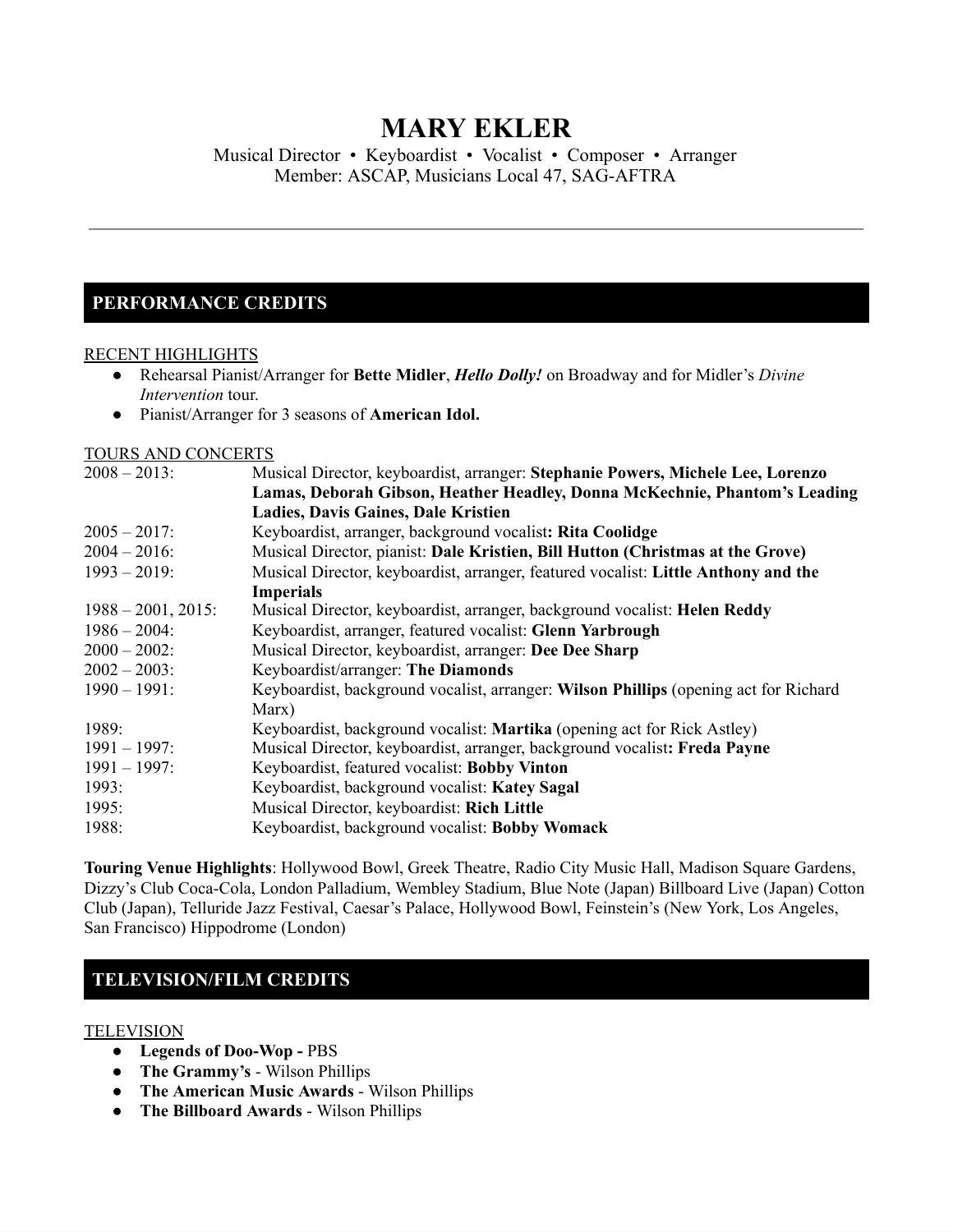- **The Tonight Show** Wilson Phillips
- **Into the Night w. Rick Dees** Wilson Phillips, Helen Reddy
- **Arsenio Hall** Wilson Phillips, Martika
- **Dick Clark's Rockin' New Year's Eve** Martika
- **● What a Country** Background vocalist on theme song
- **AM Los Angeles** Glenn Yarbrough
- **NBC Today Show** Little Anthony and the Imperials
- **Matlock** Featured Vocalist

### FILM/VIDEO

- **Munchies** (Concorde Films) Keyboards
- **Quake** (Concorde Films) Featured Vocalist
- **Good Luck** Keyboards, Featured Vocalist
- **Blackbelt** (Concorde Films) Featured Vocalist
- **Angel in Red** (Concorde Films) Featured Vocalist
- **Wilson Phillips Video** "Impulsive", " You're in Love" (SBK Records) Keyboards
- **Martika Video** "I Feel the Earth Move" (CBS Records) Keyboards

### **MUSICAL THEATRE CREDITS**

### ORCHESTRATOR

- *The Flunky* Written by Deborah Gibson and Jimmy Van Patten
- *Boomermania!* Written by Debbie Kasper and Pat Sierchio

### MUSICAL DIRECTOR

- **Reprise Theatre Company's** *Broadway Under the Stars* at the **Ford Theatre**
- *A Grand Night for Singing* and *Nothin' Like a Dame* at **The El Portal Theatre**
- **Musical Theatre Guild**'s *High Spirits*
- *Forever Plaid* at the **San Gabriel Mission Playhouse**
- **Santa Clarita Valley Theatre Project**'s production *The World Goes 'Round, The Rose Bowl Queens* (Director: Kay Cole)
- The first annual *Hope for the Holidays* at the **Key Club for APLA**
- 2008 **S.T.A.G.E. Benefit**, *Blame it on Bacharach*
- 2009 **S.T.A.G.E. Benefit**, *The Brothers Gershwin*
- 2010, 2011 **S.T.A.G.E. Benefit***, Original Cast* (Director: David Galligan)
- 2011 **REAF Benefit**, *Help is on the Way XIV* (Director: David Galligan)
- **●** 1999-2021 **California State University Los Angeles, St. Francis High School, St. Thomas School, Cathedral High School, Alverno High School, Temple Isaiah Los Angeles:** *Into the Woods, Pippin, Fiddler on the Roof, Joseph and the Amazing Technicolor Dreamcoat, West Side Story, South Pacific, George M., Grease, You're a Good Man Charlie Brown, Godspell, Oliver, Footloose, A Chorus Line, Les Miserables, Tarzan, In the Heights, Phantom of the Opera, Burnt Part Boys, Hunchback of Notre Dame, Beauty and the Beast, Curtains, Titanic, Legally Blonde, Hairspray, Jekyll and Hyde, Miss Saigon, Jesus Christ Superstar, Annie, Once Upon this Island, Drowsy Chaperone, The 25 th Annual Putnam County Spelling Bee*
- *●* Judge and Musical Director: **Songbook Foundation Songbook Academy**
- *●* 2009-2011 **TheatreFest** Texas Educational Theatre Association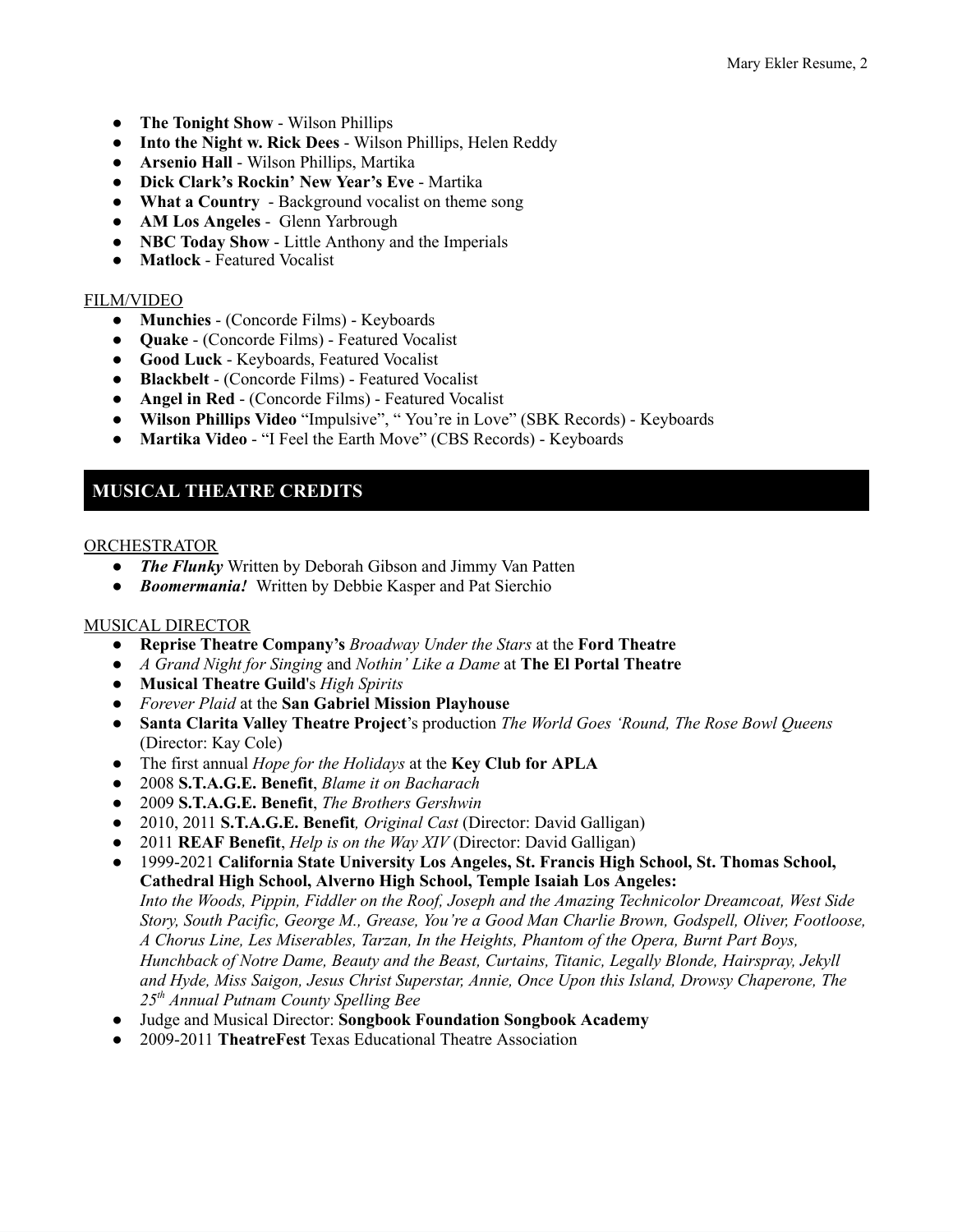### ASSOCIATE MUSICAL DIRECTOR AND KEYBOARDIST

- 2009: *How the Grinch Stole Christmas,* **Hollywood Pantages Theatre**
- 2003 2004: *Kismet* (Director: Arthur Seidelman), **Reprise Theatre Company**

2004: *Company* (Director: David Lee), **Reprise Theatre Company**

### KEYBOARD/PIANIST

- 2018-2019: C*inderella, Wicked, Anastasia, Miss Saigon, Les Miserables, Hello Dolly, Cats, Summer* **Hollywood Pantages Theatre**
- 2007: *Ray Charles Live!,* **Pasadena Playhouse**
- 2004: *110 in the Shade*, **Pasadena Playhouse**
- 2004: *Side by Side by Sondheim*, **Pasadena Playhouse**

### REHEARSAL PIANIST/AUDITIONS/WORKSHOP/

- **Los Angeles Philharmonic Hollywood Bowl** Summer Musicals
	- *○ Into the Woods* (2019) Directed by Robert Longbottom, Music Director Kevin Stites
	- *○ Annie* (2018) Directed by Michael Arden, Music Director Todd Ellison
	- *○ Mamma Mia!* (2017) Directed by Kathleen Marshall, Music Director David Holcenberg
	- *○ A Chorus Line* (2016) Directed by Baayork Lee, Music Director Patrick Vaccariello
	- *○ SPAMALOT* (2015) Directed by BT McNicholl, Music Director Todd Ellison
	- *○ Hair* (2014) Directed by Adam Shankman, Music Director Lon Hoyt
	- *○ Chicago* (2013) Directed by Brooke Shields, Music Director Rob Fisher
	- *○ Hairspray* (2011) Directed by Jerry Mitchell, Music Director Lon Hoyt
- *●* Pasadena Playhouse
- *●* Telsey Casting
- Disney
- Michael Donovan Casting
- Stewart Whitley Casting
- Muny Theatre
- Theatre Under the Stars
- Tisch
- Emerson College
- Cal State Fullerton
- Utah Shakespeare Festival
- Carol Weiss Musical Theatre Workshops
- McPhee International Vocal Studios
- Georgia Stitt and David Kirshenbaum (Sing Me a Happy Song)

### **CD CREDITS**

- **Gary Taylor**, *Take Control* (Valley Vue Records) Background vocals
- **Wilson Phillips**, *You're in Love* (SBK Records) Keyboards
- **Glenn Yarbrough**, *I Could Have Been a Sailor* Producer, Composer, Arranger,Keyboards, Vocals
- **Glenn Yarbrough**, *Live at Harrah's* Composer, Keyboards, Vocals
- **Gene Rice**, *Just For You* (RCA Records) Programmer, Arranger
- **Dale Kristien & Bill Hutton**, *Christmas at the Grove* Keyboards, Programmer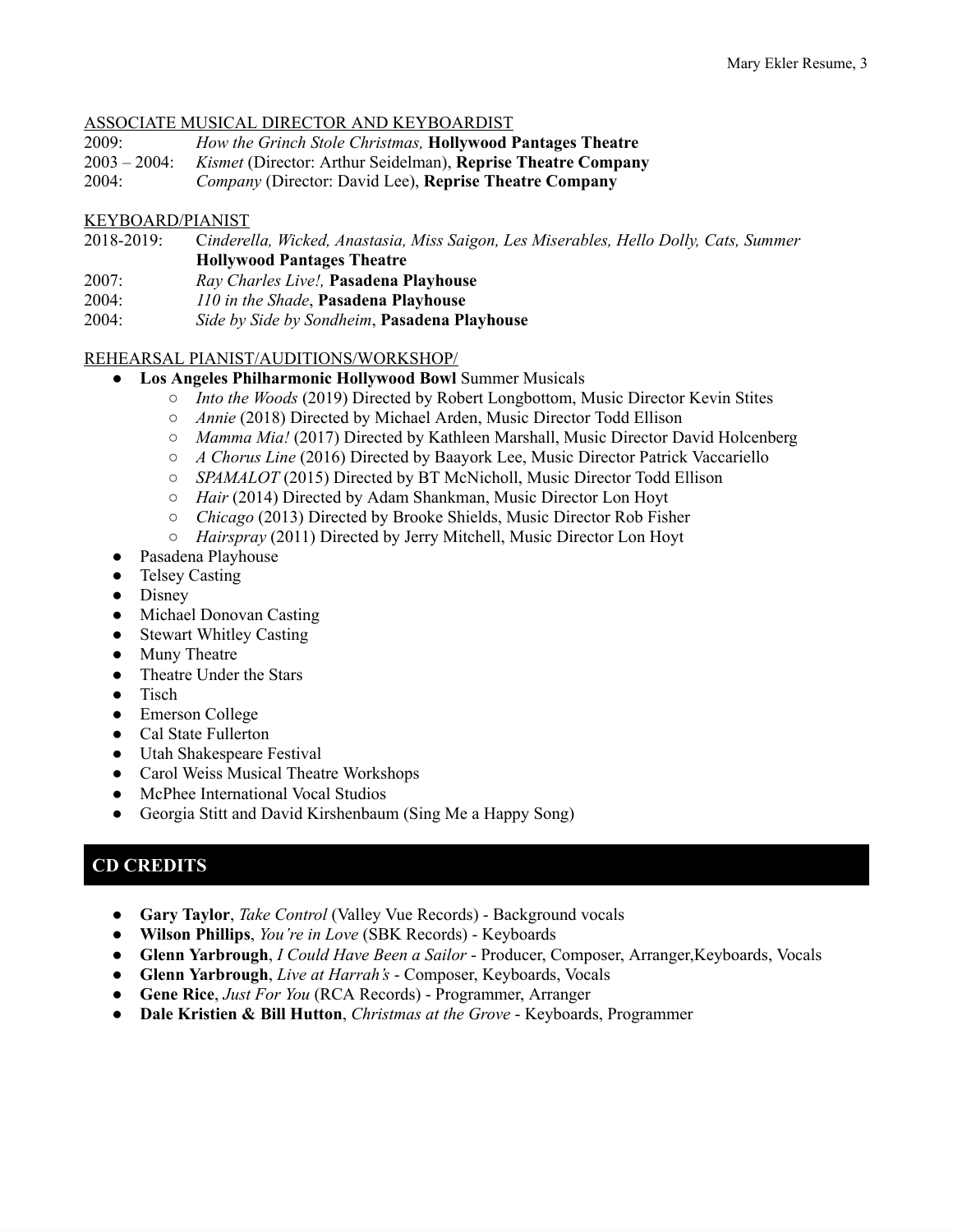# **COMPOSITION CREDITS**

### TELEVISION/RADIO

- **Matlock** (CBS): "Welcome to L.A." and "A Little Bit More" Composer & Vocalist
- **Avon and You** (Cable) Composer of 5 cable television shows
- **Viewer's Choice** (Pay T.V.) Composer of numerous up-coming attraction spots, theme
- **QEII** (Cable) Composer of music for show about the QEII
- **MOET** (Cable) Composer of music for show (special) about Moet liquor
- **Ritz Carlton** (Cable) Composer of music for show about the Ritz Carlton Hotel, Paris
- **Wheel of Fortune** "Holiday Time" Composer; performed by Vanna White on Christmas show
- **California Lottery** Commercial Composer
- **Dillinger and Cap** Song: "Jellyroll" Composer

### FILM

- *The Goddess Project* Composer of film score for feature length documentary
- *December* (IRS Media): "A Country Christmas," "Here in my Dreams," "Honey," "Reelin' at Roseland," "Campus Rag"
- *Kiss Me a Killer* (Concorde): "Child of the Night" nominated for Best Soundtrack
- *Hard Bodies II*: "Searching For You" Composer, Featured Vocalist, Keyboardist
- *Skateboard Kid* (Concorde) Songs: "Please Let Me Hold You," "Touch the Sky" Composer
- *Quake* (Concorde): "All Broke Up"
- *Dracula Rising* (Concorde): "Be my Angel Tonight," "Please Let Me Hold You"
- *Angel in Red* (Concorde): "Open Invitation to Love" (featured), "Hold me in Your Heart"
- *Sender*: "Save Me"
- *Teenage Bonnie and Klepto Clyde* (Concorde)
- *Machine Gun Blue*: "Jellyroll"
- *Midnight Tease* (Concorde): "Fallen Angel"
- *Midnight Tease II* (Concorde): "Don't Lead Me On"
- *Bikini Traf ic Songs*: "Call Me Up," "Open Invitation"
- *Good Luck*: "End of Your Rope"
- *Three Strikes*: "Little Palm"
- *Stormy Nights*: "All the Time"
- *Recoil:* "In the Name of Love"
- *SIREN*: Main Theme and 4 source cues

### RECORDINGS

- **Mary Ekler** CD: *Mary Ekler* (featuring Bob Sheppard, Vinnie Colaiuta, Eddie Watkins Jr.)
- **Cheryl Barnes** CD: *Live at Port Hueneme* and *Listen to This,* Song: "Come With Me"
- **Little Anthony & The Imperials** CD: *You'll Never Know,* Songs: "You," "You'll Never Know" (duet with Deniece Williams)
- **Sergio Mendes** CD: *Sergio Mendes*, Song: "Carnaval"
- **Helen Reddy** CD: *Feels So Young*, Song: "Here in my Arms"
- **Glenn Yarbrough** CD's: Lovesongs, *I Could Have Been a Sailor*, *Live at Harrah's*, Songs: "Here in my Arms," "The Sea is a Woman," "The Sacred Journey," "Me and my Piano"
- **Vanna White** CD: *Santa's Last Ride,* Song: "Holiday Time"
- **Joanie Bartels** CD: J*ump for Joy*, Songs: "When You Smile," "One Minute"
- Gene Rice CD: G3, Song: "When Skies Were Blue"
- **David Diggs** CD's: *Streetshadows*, *Right Before Your Eyes*, Songs: "Dancing with his Shadow," "Carry On," "It'll Creep Up On You"
- **Daniel** CD: *Holiday Time*, Song: "Holiday Time" 1997 (Carousel Records)